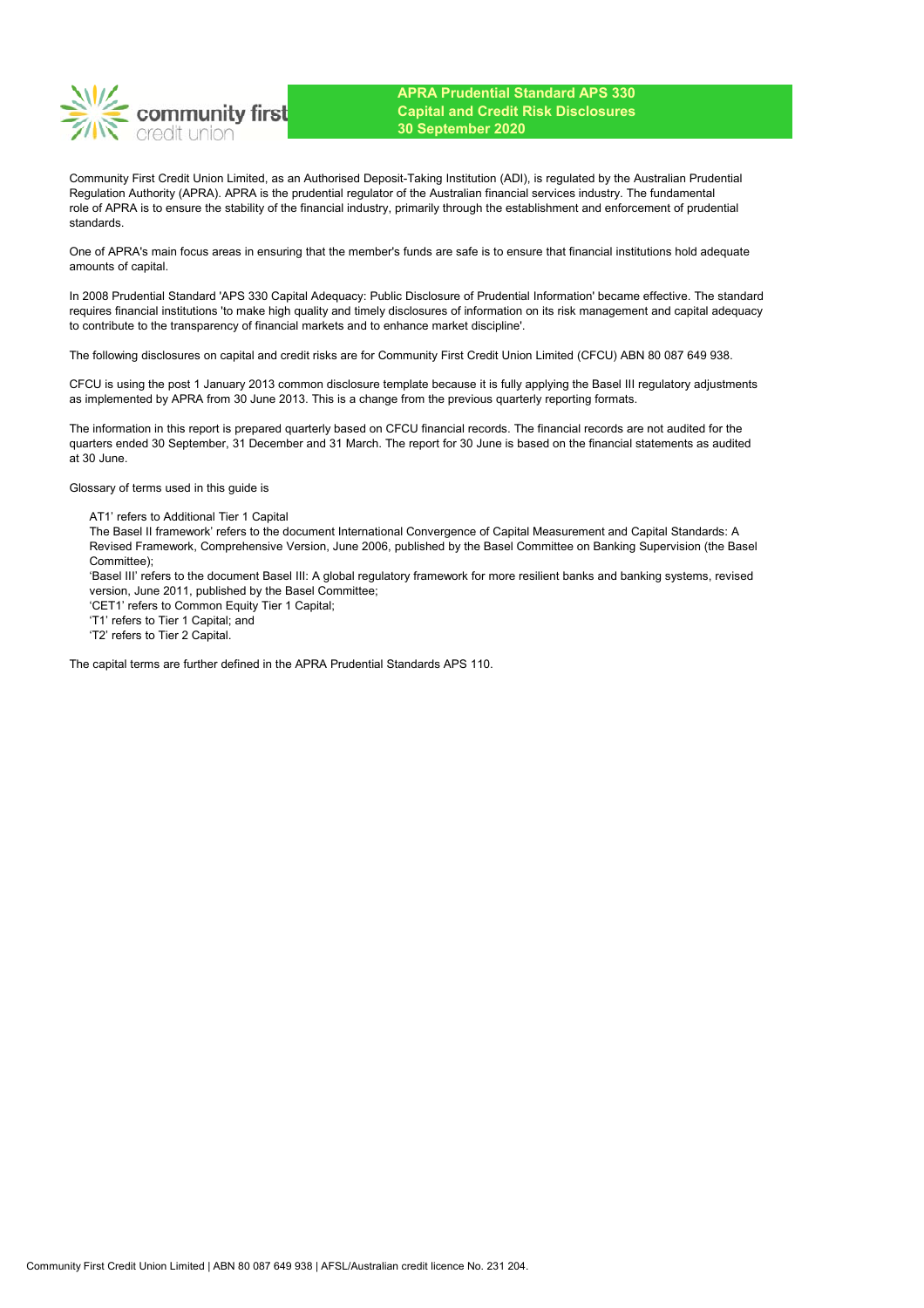

# **Capital Base**

The details of the components of the capital base are set out below as at quarter end 30 September 2020

### **Table 1: Common Disclosure**

|    | <b>Common Equity Tier 1 Capital : instruments</b>                                          | 30-Sep-20        | 30-Jun-20 |
|----|--------------------------------------------------------------------------------------------|------------------|-----------|
|    | and reserves                                                                               | \$,000           | \$,000    |
| 1  | Directly issued qualifying ordinary shares<br>(and equivalent for mutually-owned entities) |                  |           |
| 2  | capital<br>Retained earnings                                                               |                  | 74,706    |
|    | Accumulated other comprehensive income                                                     | 74,830<br>19,142 | 19,142    |
| 3  | (and other reserves)                                                                       |                  |           |
|    | Directly issued capital subject to phase out                                               |                  |           |
| 4  | from CET1 (only applicable to mutually-                                                    |                  |           |
|    | owned companies)                                                                           |                  |           |
|    | Ordinary share capital issued by                                                           |                  |           |
| 5  | subsidiaries and held by third parties                                                     |                  |           |
|    | (amount allowed in group CET1)                                                             |                  |           |
|    | <b>Common Equity Tier 1 capital before</b>                                                 | 93,973           | 93,848    |
| 6  | regulatory adjustments on Equity Tier 1                                                    |                  |           |
|    | capital : regulatory adjustments                                                           |                  |           |
|    | Common Equity Tier 1 Capital : regulatory adjustments (rows 7 to 27)                       |                  |           |
| 7  | Prudential valuation adjustments                                                           |                  |           |
| 8  | Goodwill (net of related tax liability)                                                    |                  |           |
|    | Other intangibles other than mortgage                                                      |                  |           |
| 9  | servicing rights (net of related tax liability)                                            | 597              | 715       |
|    | Deferred tax assets that rely on future                                                    |                  |           |
|    | profitability excluding those arising from                                                 |                  |           |
| 10 | temporary differences (net of related tax                                                  |                  |           |
|    | liability)                                                                                 |                  |           |
| 11 | Cash-flow hedge reserve                                                                    |                  |           |
| 12 | Shortfall of provisions to expected losses                                                 |                  |           |
| 13 | Securitisation gain on sale (as set out in                                                 |                  |           |
|    | paragraph 562 of Basel II framework)<br>Gains and losses due to changes in own             |                  |           |
| 14 | credit risk on fair valued liabilities                                                     |                  |           |
|    | Defined benefit superannuation fund net                                                    |                  |           |
| 15 | assets                                                                                     |                  |           |
|    | Investments in own shares (if not already                                                  |                  |           |
| 16 | netted off paid-in capital on reported                                                     |                  |           |
|    | balance sheet)                                                                             |                  |           |
| 17 | Reciprocal cross-holdings in common                                                        |                  |           |
|    | equity                                                                                     |                  |           |
|    | Investments in the capital of banking,<br>financial and insurance entities that are        |                  |           |
|    | outside the scope of regulatory                                                            |                  |           |
| 18 | consolidation, net of eligible short positions,                                            | 5,432            | 5,432     |
|    | where the ADI does not own more than                                                       |                  |           |
|    | 10% of the issued share capital (amount                                                    |                  |           |
|    | above 10% threshold)                                                                       |                  |           |
|    | Significant investments in the ordinary                                                    |                  |           |
|    | shares of banking, financial and insurance                                                 |                  |           |
| 19 | entities that are outside the scope of                                                     |                  |           |
|    | regulatory consolidation, net of eligible short                                            |                  |           |
|    | positions (amount above 10% threshold)                                                     |                  |           |
|    | Mortgage service rights (amount above                                                      |                  |           |
| 20 | 10% threshold)                                                                             |                  |           |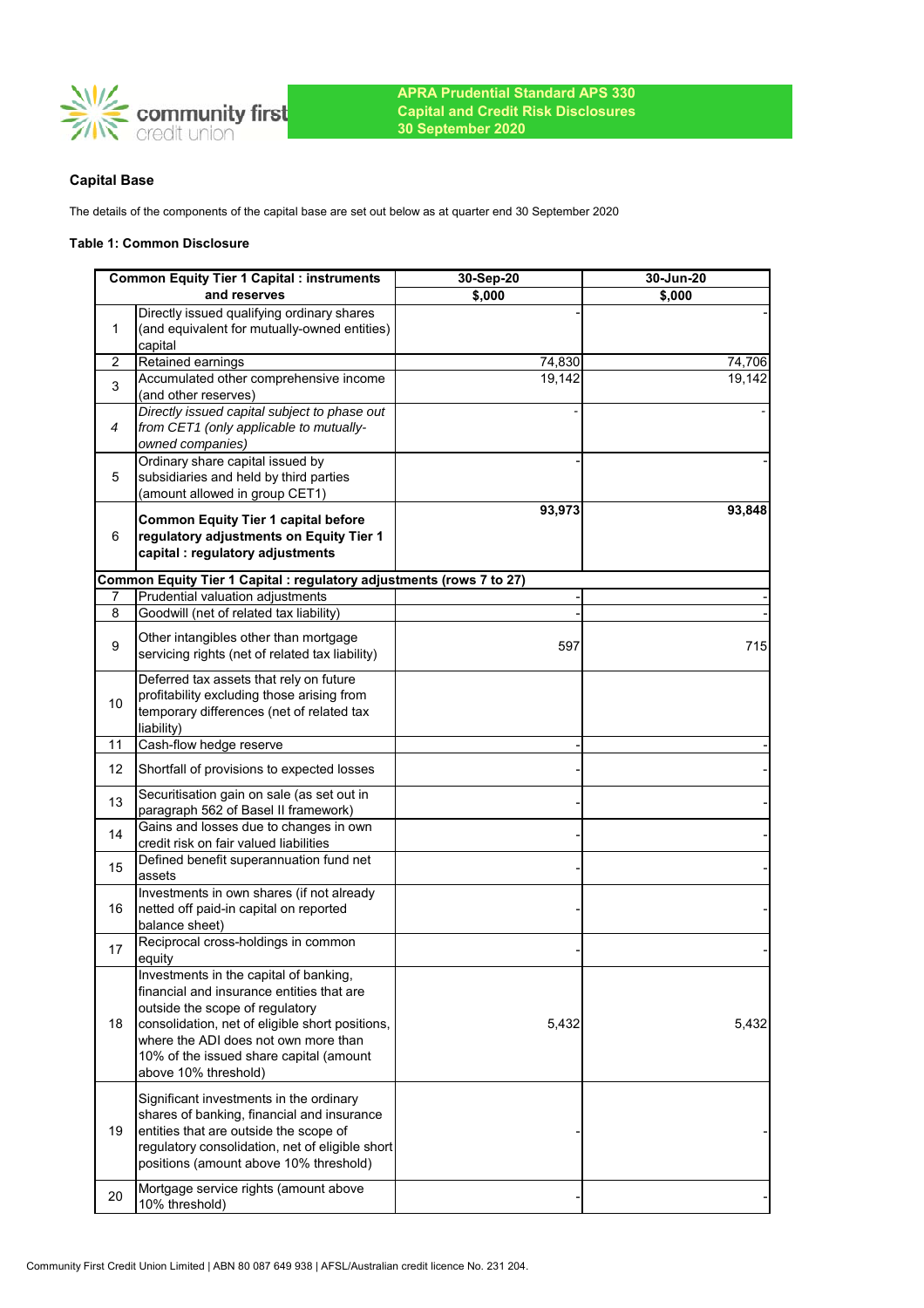

| 21              | Deferred tax assets arising from temporary<br>differences (amount above 10% threshold, |        |        |
|-----------------|----------------------------------------------------------------------------------------|--------|--------|
|                 | net of related tax liability)                                                          |        |        |
| 22              | Amount exceeding the 15% threshold                                                     |        |        |
| 23              | of which: significant investments in the<br>ordinary shares of financial entities      |        |        |
| 24              | of which: mortgage servicing rights                                                    |        |        |
|                 | of which: deferred tax assets arising from                                             |        |        |
| 25              | temporary differences                                                                  |        |        |
|                 | National specific regulatory adjustments                                               |        |        |
| 26              | (sum of rows 26a, 26b, 26c, 26d, 26e, 26f,                                             | 4,097  | 4,144  |
|                 | 26g, 26h, 26i and 26j)                                                                 |        |        |
| 26a             | of which: treasury shares                                                              |        |        |
|                 | of which: offset to dividends declared under                                           |        |        |
|                 | a dividend reinvestment plan (DRP), to the                                             |        |        |
| 26 <sub>b</sub> | extent that the dividends are used to                                                  |        |        |
|                 | purchase new ordinary shares issued by the<br><b>ADI</b>                               |        |        |
| 26c             | of which: deferred fee income                                                          |        |        |
|                 | of which: equity investments in financial                                              |        |        |
| 26d             | institutions not reported in rows 18, 19 and                                           |        |        |
|                 | 23                                                                                     |        |        |
| 26e             | of which: deferred tax assets not reported in                                          |        |        |
|                 | rows 10, 21 and 25                                                                     |        |        |
| 26f             | of which: capitalised expenses                                                         | 57     | 103    |
|                 | of which: investments in commercial (non-                                              |        |        |
| 26g             | financial) entities that are deducted under                                            | 4,041  | 4,041  |
|                 | <b>APRA</b> rules<br>of which: covered bonds in excess of asset                        |        |        |
| 26h             | cover in pools                                                                         |        |        |
|                 | of which: undercapitalisation of a non-                                                |        |        |
| 26i             | consolidated subsidiary                                                                |        |        |
|                 | of which: other national specific regulatory                                           |        |        |
| 26j             | adjustments not reported in rows 26a to 26i                                            |        |        |
|                 |                                                                                        |        |        |
|                 | Regulatory adjustments applied to Common                                               |        |        |
| 27              | Equity Tier 1 due to insufficient Additional                                           |        |        |
|                 | Tier 1 and Tier 2 to cover deductions                                                  |        |        |
|                 | Total regulatory adjustments to                                                        |        |        |
| 28              | <b>Common Equity Tier 1</b>                                                            | 10,126 | 10,291 |
| 29              | <b>Common Equity Tier 1 Capital (CET1)</b>                                             | 83,847 | 83,557 |
|                 | <b>Additional Tier 1 Capital: instruments</b>                                          |        |        |
| 30              | Directly issued qualifying Additional Tier 1                                           |        |        |
|                 | instruments                                                                            |        |        |
| 31              | of which: classified as equity under                                                   |        |        |
|                 | applicable accounting standards                                                        |        |        |
| 32              | of which: classified as liabilities under                                              |        |        |
|                 | applicable accounting standards                                                        |        |        |
| 33              | Directly issued capital instruments subject                                            |        |        |
|                 | to phase out from Additional Tier 1                                                    |        |        |
|                 | Additional Tier 1 instruments (and CET1                                                |        |        |
|                 | instruments not included in row 5) issued by                                           |        |        |
| 34              | subsidiaries and held by third parties                                                 |        |        |
|                 | (amount allowed in group AT1)                                                          |        |        |
| 35              | of which: instruments issued by                                                        |        |        |
|                 | subsidiaries subject to phase out                                                      |        |        |
| 36              | <b>Additional Tier 1 Capital before</b>                                                |        |        |
|                 | regulatory adjustments                                                                 |        |        |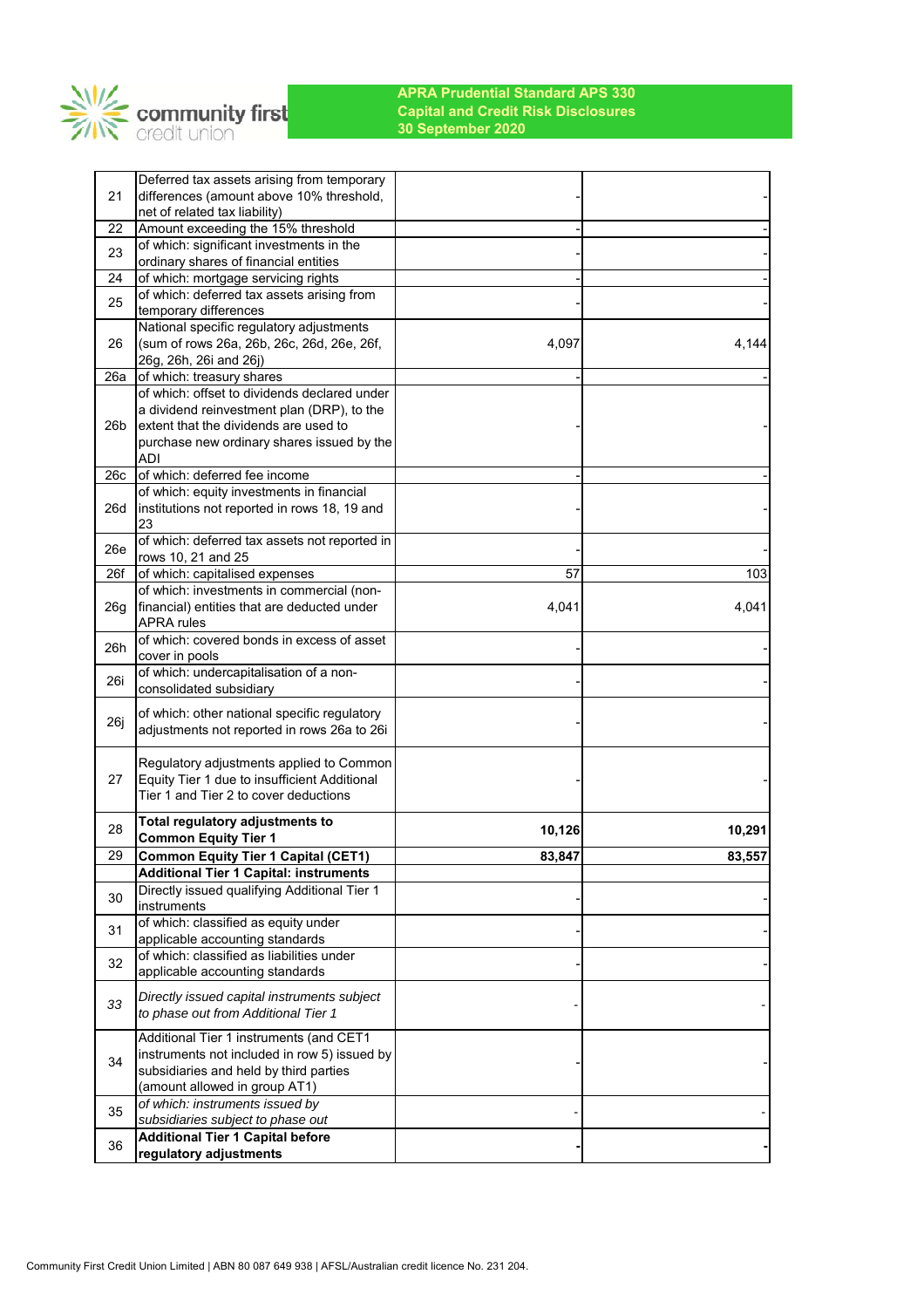

|                 | Additional Tier 1 Capital: regulatory adjustments                                     |        |        |
|-----------------|---------------------------------------------------------------------------------------|--------|--------|
| 37              | Investments in own Additional Tier 1                                                  |        |        |
|                 | instruments                                                                           |        |        |
| 38              | Reciprocal cross-holdings in Additional Tier                                          |        |        |
|                 | 1 instruments                                                                         |        |        |
|                 | Investments in the capital of banking,                                                |        |        |
|                 | financial and insurance entities that are                                             |        |        |
|                 | outside the scope of regulatory                                                       |        |        |
| 39              | consolidation, net of eligible short positions,                                       |        |        |
|                 | where the ADI does not own more than                                                  |        |        |
|                 | 10% of the issued share capital (amount                                               |        |        |
|                 | above 10% threshold)                                                                  |        |        |
|                 | Significant investments in the capital of                                             |        |        |
| 40              | banking, financial and insurance entities                                             |        |        |
|                 | that are outside the scope of regulatory                                              |        |        |
|                 | consolidation (net of eligible short positions)                                       |        |        |
|                 | National specific regulatory adjustments                                              |        |        |
| 41              | (sum of rows 41a, 41b and 41c)                                                        |        |        |
|                 | of which: holdings of capital instruments in                                          |        |        |
| 41a             | group members by other group members                                                  |        |        |
|                 | on behalf of third parties                                                            |        |        |
|                 | of which: investments in the capital of                                               |        |        |
| 41 <sub>b</sub> | financial institutions that are outside the                                           |        |        |
|                 | scope of regulatory consolidations not                                                |        |        |
|                 | reported in rows 39 and 40                                                            |        |        |
|                 | of which: other national specific regulatory                                          |        |        |
| 41c             | adjustments not reported in rows 41a and<br>41 <sub>b</sub>                           |        |        |
|                 | Regulatory adjustments applied to                                                     |        |        |
| 42              | Additional Tier 1 due to insufficient Tier 2 to                                       |        |        |
|                 | cover deductions                                                                      |        |        |
|                 | Total regulatory adjustments to                                                       |        |        |
| 43              | <b>Additional Tier 1 capital</b>                                                      |        |        |
| 44              | <b>Additional Tier 1 capital (AT1)</b>                                                |        |        |
| 45              | Tier 1 Capital (T1=CET1+AT1)                                                          | 83,847 | 83,557 |
|                 | Tier 2 Capital: instruments and provisions                                            |        |        |
| 46              | Directly issued qualifying Tier 2 instruments                                         |        |        |
|                 |                                                                                       |        |        |
| 47              | Directly issued capital instruments subject                                           |        |        |
|                 | to phase out from Tier 2                                                              |        |        |
|                 | Tier 2 instruments (and CET1 and AT1                                                  |        |        |
| 48              | instruments not included in rows 5 or 34)<br>issued by subsidiaries and held by third |        |        |
|                 | parties (amount allowed in group T2)                                                  |        |        |
|                 | of which: instruments issued by                                                       |        |        |
| 49              | subsidiaries subject to phase out                                                     |        |        |
| 50              | Provisions                                                                            | 3,880  | 3,623  |
|                 | Tier 2 Capital before regulatory                                                      |        |        |
| 51              | adjustments                                                                           | 3,880  | 3,623  |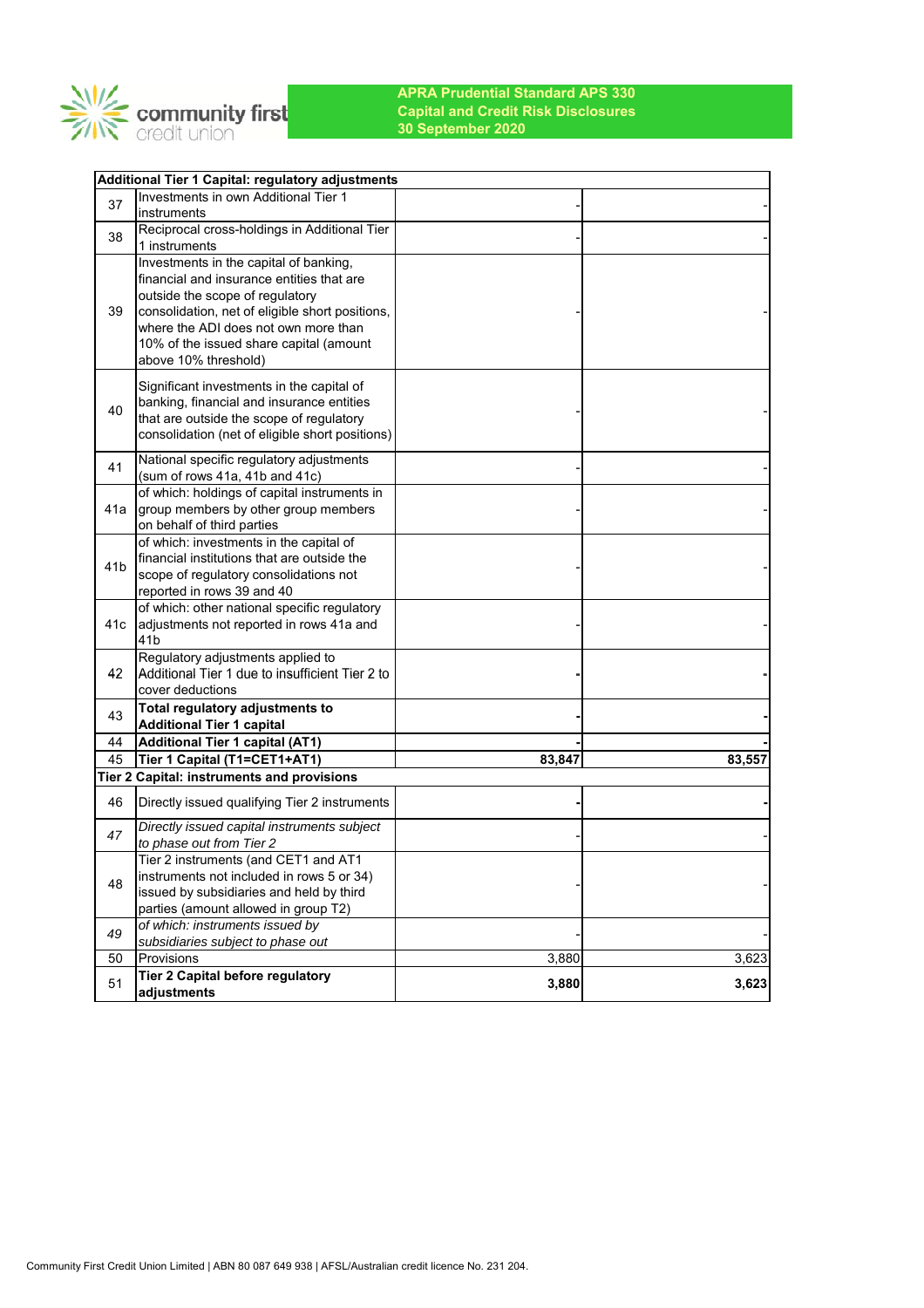

|     | Tier 2 Capital: regulatory adjustments                                                   |         |                                      |
|-----|------------------------------------------------------------------------------------------|---------|--------------------------------------|
| 52  | Investments in own Tier 2 instruments                                                    |         |                                      |
| 53  | Reciprocal cross-holdings in Tier 2                                                      |         |                                      |
|     | instruments                                                                              |         |                                      |
|     | Investments in the Tier 2 capital of banking,                                            |         |                                      |
|     | financial and insurance entities that are                                                |         |                                      |
| 54  | outside the scope of regulatory                                                          |         |                                      |
|     | consolidation, net of eligible short positions,<br>where the ADI does not own more than  |         |                                      |
|     | 10% of the issued share capital (amount                                                  |         |                                      |
|     | above 10% threshold)                                                                     |         |                                      |
|     |                                                                                          |         |                                      |
|     | Significant investments in the Tier 2 capital                                            |         |                                      |
| 55  | of banking, financial and insurance entities<br>that are outside the scope of regulatory |         |                                      |
|     | consolidation, net of eligible short positions                                           |         |                                      |
|     |                                                                                          |         |                                      |
| 56  | National specific regulatory adjustments                                                 |         |                                      |
|     | (sum of rows 56a, 56b and 56c)<br>of which: holdings of capital instruments in           |         |                                      |
| 56a | group members by other group members                                                     |         |                                      |
|     | on behalf of third parties                                                               |         |                                      |
|     | of which: investments in the capital of                                                  |         |                                      |
|     | financial institutions that are outside the                                              |         |                                      |
| 56b | scope of regulatory consolidation not                                                    |         |                                      |
|     | reported in rows 54 and 55                                                               |         |                                      |
|     | of which: other national specific regulatory                                             |         |                                      |
| 56c | adjustments not reported in rows 56a and                                                 |         |                                      |
|     | 56 <sub>b</sub>                                                                          |         |                                      |
|     |                                                                                          |         |                                      |
| 57  | Total regulatory adjustments to Tier 2                                                   |         |                                      |
|     | capital                                                                                  |         |                                      |
| 58  | Tier 2 capital (T2)                                                                      | 3,880   |                                      |
| 59  | Total capital (TC=T1+T2)                                                                 | 87,727  |                                      |
| 60  | Total risk-weighted assets based on                                                      | 621,978 |                                      |
|     | <b>APRA standards</b>                                                                    |         |                                      |
|     | <b>Capital ratios and buffers</b>                                                        |         |                                      |
| 61  | Common Equity Tier 1 (as a percentage of                                                 | 13.48%  |                                      |
|     | risk-weighted assets)                                                                    |         | 3,623<br>87,180<br>585,439<br>14.27% |
| 62  | Tier 1 (as a percentage of risk-weighted<br>assets)                                      | 13.48%  | 14.27%                               |
|     | Total capital (as a percentage of risk-                                                  |         |                                      |
| 63  | weighted assets)                                                                         | 14.10%  | 14.89%                               |
|     | Institution-specific buffer requirement                                                  |         |                                      |
|     | (minimum CET1 requirement plus capital                                                   |         |                                      |
| 64  | conservation buffer plus countercyclical                                                 |         |                                      |
|     | buffer requirements plus G-SIBs buffer                                                   | 7.0%    |                                      |
|     | requirement, expressed as a percentage of                                                |         |                                      |
|     | risk-weighted assets)                                                                    |         | 7.0%                                 |
| 65  | of which: capital conservation buffer                                                    | 2.5%    |                                      |
|     | requirement                                                                              |         |                                      |
| 66  | of which: ADI-specific countercyclical buffer                                            |         | 2.5%                                 |
| 67  | requirements<br>of which: G-SIB buffer requirement                                       |         |                                      |
|     | Common Equity Tier 1 available to meet                                                   |         |                                      |
| 68  | buffers (as a percentage of risk-weighted                                                | 6.48%   | 7.27%                                |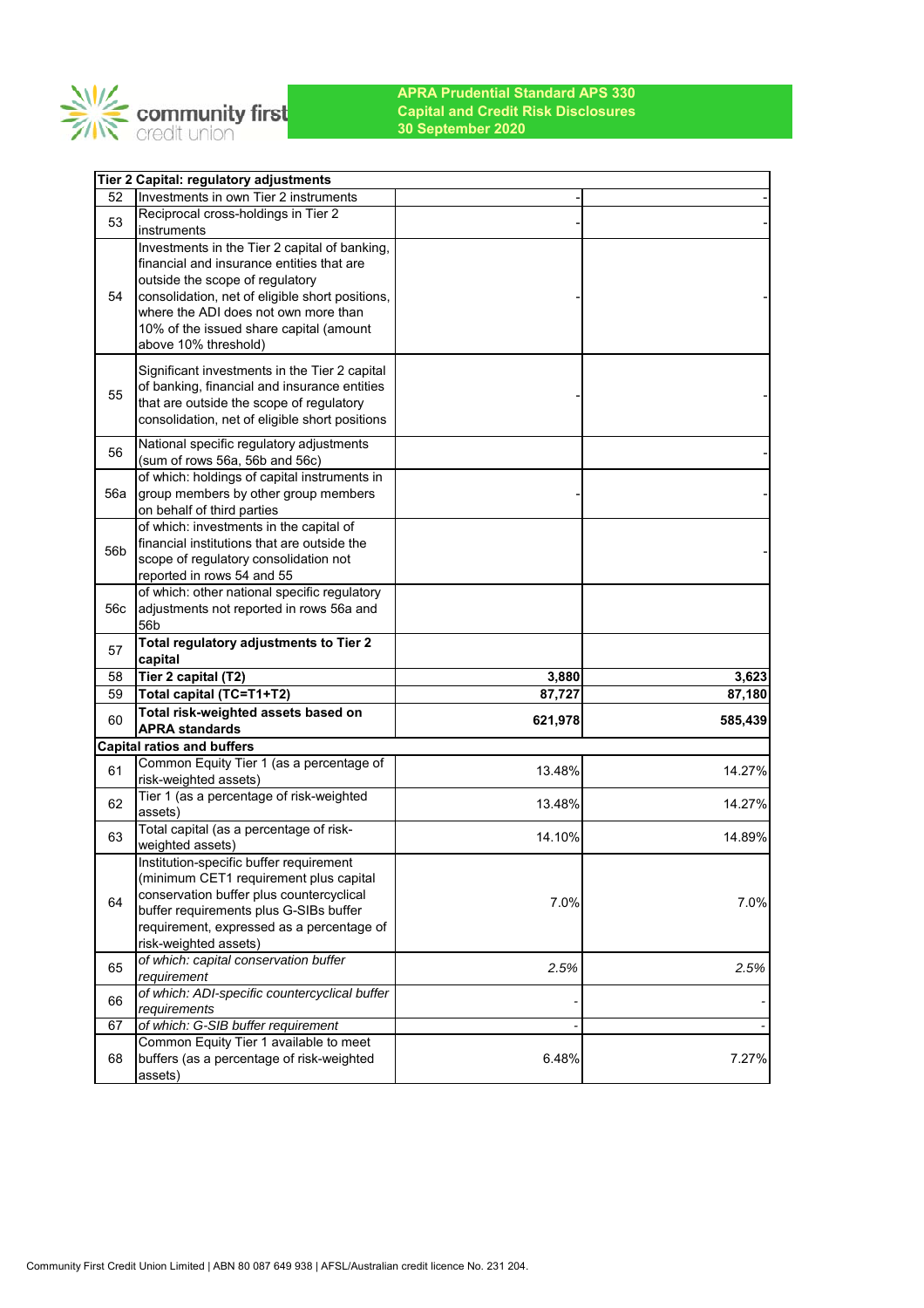

|    | National minima (if different from Basel III)                                                               |       |       |
|----|-------------------------------------------------------------------------------------------------------------|-------|-------|
|    | National Common Equity Tier 1 minimum                                                                       |       |       |
| 69 | ratio (if different from Basel III minimum)                                                                 |       |       |
| 70 | National Tier 1 minimum ratio (if different                                                                 |       |       |
|    | from Basel III minimum)                                                                                     |       |       |
| 71 | National total capital minimum ratio (if                                                                    |       |       |
|    | different from Basel III minimum)                                                                           |       |       |
|    | Amount below thresholds for deductions (not risk-weighted)<br>Non-significant investments in the capital of |       |       |
| 72 | other financial entities                                                                                    |       |       |
|    | Significant investments in the ordinary                                                                     |       |       |
| 73 | shares of financial entities                                                                                |       |       |
|    | Mortgage servicing rights (net of related tax                                                               |       |       |
| 74 | liability)                                                                                                  |       |       |
|    | Deferred tax assets arising from temporary                                                                  |       |       |
| 75 | differences (net of related tax liability)                                                                  |       |       |
|    | Applicable caps on the inclusion of provisions in Tier 2                                                    |       |       |
|    | Provisions eligible for inclusion in Tier 2 in                                                              |       |       |
| 76 | respect of exposures subject to                                                                             |       |       |
|    | standardised approach (prior to application                                                                 |       |       |
|    | of cap)                                                                                                     |       |       |
| 77 | Cap on inclusion of provisions in Tier 2                                                                    | 1,097 | 1,090 |
|    | under standardised approach<br>Provisions eligible for inclusion in Tier 2 in                               |       |       |
|    | respect of exposures subject to internal                                                                    |       |       |
| 78 | ratings-based approach (prior to application                                                                |       |       |
|    | of cap)                                                                                                     |       |       |
|    | Cap for inclusion of provisions in Tier 2                                                                   |       |       |
| 79 | under internal ratings-based approach                                                                       |       |       |
|    | Capital instruments subject to phase-out arrangements                                                       |       |       |
|    | (only applicable between 1 Jan 2018 and 1 Jan 2022)                                                         |       |       |
| 80 | Current cap on CET1 instruments subject                                                                     |       |       |
|    | to phase out arrangements                                                                                   |       |       |
|    | Amount excluded from CET1 due to cap                                                                        |       |       |
| 81 | (excess over cap after redemptions and<br>maturities                                                        |       |       |
|    | Current cap on AT1 instruments subject to                                                                   |       |       |
| 82 | phase out arrangements                                                                                      |       |       |
|    | Amount excluded from AT1 instruments                                                                        |       |       |
| 83 | due to cap (excess over cap after                                                                           |       |       |
|    | redemptions and maturities)                                                                                 |       |       |
| 84 | Current cap on T2 instruments subject to                                                                    |       |       |
|    | phase out arrangements<br>Amount excluded from T2 due to cap                                                |       |       |
| 85 | (excess over cap after redemptions and                                                                      |       |       |
|    | maturities)                                                                                                 |       |       |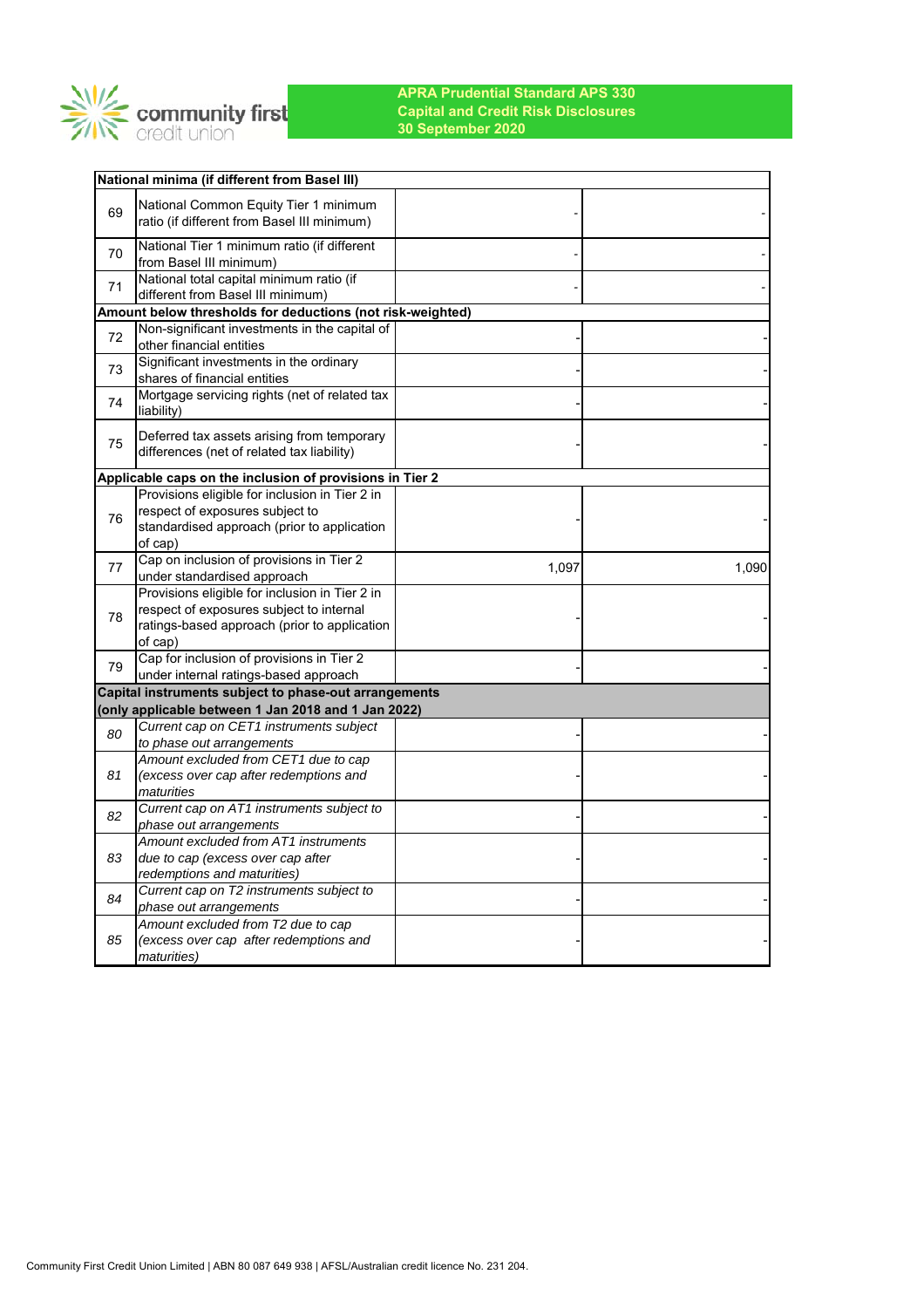

# **Capital Instruments of CFCU**

The regulatory capital of CFCU comprises

Retained Earnings General Reserve for Credit Losses Asset Revaluation Reserves

There are no capital instruments (shares, debt instruments) issued by CFCU.

## **Table 2: Main features of Regulatory Capital instruments**

|    |                                                                                                     | Tier 1 | <b>Tier 2- Subordinated Debt</b> |
|----|-----------------------------------------------------------------------------------------------------|--------|----------------------------------|
| 11 | <b>Issuer</b>                                                                                       |        |                                  |
|    | Unique identifier (eg CUSIP, ISIN or<br>Bloomberg identifier for private placement)                 |        |                                  |
|    | 3 Governing law(s) of the instrument                                                                |        |                                  |
|    | <b>Regulatory treatment</b>                                                                         |        |                                  |
|    | 4 Transitional Basel III rules                                                                      |        |                                  |
|    | 5 Post-transitional Basel III rules                                                                 |        |                                  |
|    | 6 Eligible at solo/group/group & solo                                                               |        |                                  |
|    | Instrument type (ordinary shares/preference<br>shares/subordinated notes/other)                     |        |                                  |
|    | Amount recognised in Regulatory Capital<br>8 (Currency in mil, as of most recent reporting<br>date) |        |                                  |
|    | 9 Par value of instrument                                                                           |        |                                  |
|    | 10 Accounting classification                                                                        |        |                                  |
|    | 11 Original date of issuance                                                                        |        |                                  |
|    | 12 Perpetual or dated                                                                               |        |                                  |
|    | 13 Original maturity date                                                                           |        |                                  |
| 14 | Issuer call subject to prior supervisory<br>approval                                                |        |                                  |
| 15 | Optional call date, contingent call dates and<br>redemption amount                                  |        |                                  |
|    | 16 Subsequent call dates, if applicable                                                             |        |                                  |
|    | Coupons/dividends                                                                                   |        |                                  |
|    | 17 Fixed or floating dividend/coupon                                                                |        |                                  |
|    | 18 Coupon rate and any related index                                                                |        |                                  |
|    | 19 Existence of a dividend stopper                                                                  |        |                                  |
| 20 | Fully discretionary, partially discretionary or<br>mandatory                                        |        |                                  |
| 21 | Existence of step up or other incentive to<br>redeem                                                |        |                                  |
|    | 22 Noncumulative or cumulative                                                                      |        |                                  |
|    | 23 Convertible or non-convertible                                                                   |        |                                  |
|    | 24 If convertible, conversion trigger (s)                                                           |        |                                  |
|    | 25 If convertible, fully or partially                                                               |        |                                  |
|    | 26 If convertible, conversion rate                                                                  |        |                                  |
| 27 | If convertible, mandatory or optional<br>conversion                                                 |        |                                  |
| 28 | If convertible, specify instrument type<br>convertible into                                         |        |                                  |
| 29 | If convertible, specify issuer of instrument it<br>converts into                                    |        |                                  |
|    | 30 Write-down feature                                                                               |        |                                  |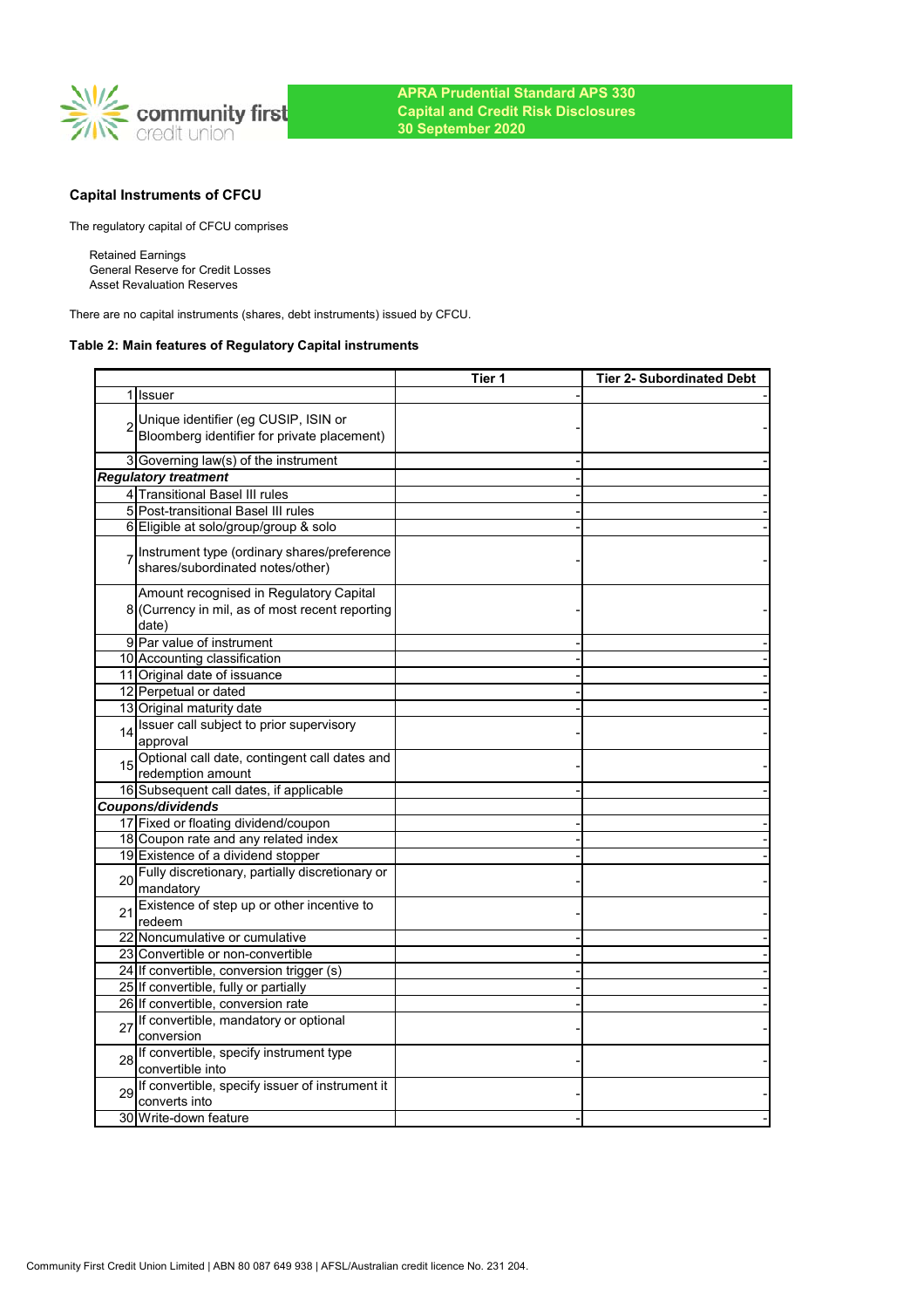

| 31 If write-down, write-down trigger(s)         |  |
|-------------------------------------------------|--|
| 32 If write-down, full or partial               |  |
| 33 If write-down, permanent or temporary        |  |
| 34 If temporary write-down, description of wind |  |
| up mechanism                                    |  |
| Position in subordination hierarchy in          |  |
| 35 liquidation (specify instrument type         |  |
| (immediately senior to instrument)              |  |
| 36 Non compliant transitioned features          |  |
| 37 If yes, specify non compliant features       |  |

## **Capital Requirements**

An ADI's capital is measured by means of risk based capital ratios calculated by dividing each of its Common Equity Tier 1 Capital, Tier 1 Capital and Total Capital by its risk weighted assets.

The risk weighted assets for each asset grouping as set out in the table below is determined by the APRA Prudential Standards APS 112. These are prescribed risk weights to measure the level of risk based on the nature and level of security supporting the assets recovery.

The risk weighted assets held as at the end of the quarter 30 September 2020 is as follows.

### **Table 3a: Risk Weighted Assets (RWA) by Asset Class**

|                                                     | <b>Prescribed</b> |           |  |
|-----------------------------------------------------|-------------------|-----------|--|
|                                                     | <b>RWA</b>        |           |  |
|                                                     | \$'000            |           |  |
|                                                     | 30-Sep-20         | 30-Jun-20 |  |
| (a) Capital requirements (in terms of risk-weighted |                   |           |  |
| Cash                                                | ۰                 |           |  |
| Liquid investments                                  | 104,079           | 100,458   |  |
| Loans - secured by residential mortgage             | 284,897           | 280,454   |  |
| Loans - other retail                                | 92,642            | 88,781    |  |
| Loans - corporate                                   |                   |           |  |
| all other assets                                    | 19,346            | 18,934    |  |
| Total credit risk on balance sheet                  | 500,964           | 488,627   |  |
| Total credit risk off balance sheet (commitments)   |                   |           |  |
| Undrawn financial commitments (overdrafts,          |                   |           |  |
| credit cards, line of credit, Loans approved not    | 51,625            | 27,422    |  |
| advanced, guarantees)                               |                   |           |  |
| Capital requirements for securitisation             | -                 |           |  |
| Total credit risk off balance sheet                 | 51,625            | 27,422    |  |
| (b) Capital requirements for market risk            |                   |           |  |
| (c) Capital requirements for operational risk       | 69,389            | 69,389    |  |
| <b>Total Risk Weighted assets</b>                   | 621,978           | 585,439   |  |

### **Capital Held by CFCU**

CFCU maintains a capital policy and sets a capital target above the minimum as prescribed by the APRA Prudential Standards. Any excess facilitates future growth within the ADI.

The capital ratio is the amount of capital described in Table 1 divided by the risk weighted assets in Table 3

### **Table 3b: Capital**

|                                    | Capital       |               |  |
|------------------------------------|---------------|---------------|--|
|                                    | $$'$ 000      |               |  |
|                                    | 30-Sep-20     | 30-Jun-20     |  |
| Common Equity Tier 1 Capital Ratio | 13.48%        | 14.27%        |  |
| Tier 1 Capital Ratio               | 13.48%        | 14.27%        |  |
| <b>Total Capital ratio</b>         | <b>14.10%</b> | <b>14.89%</b> |  |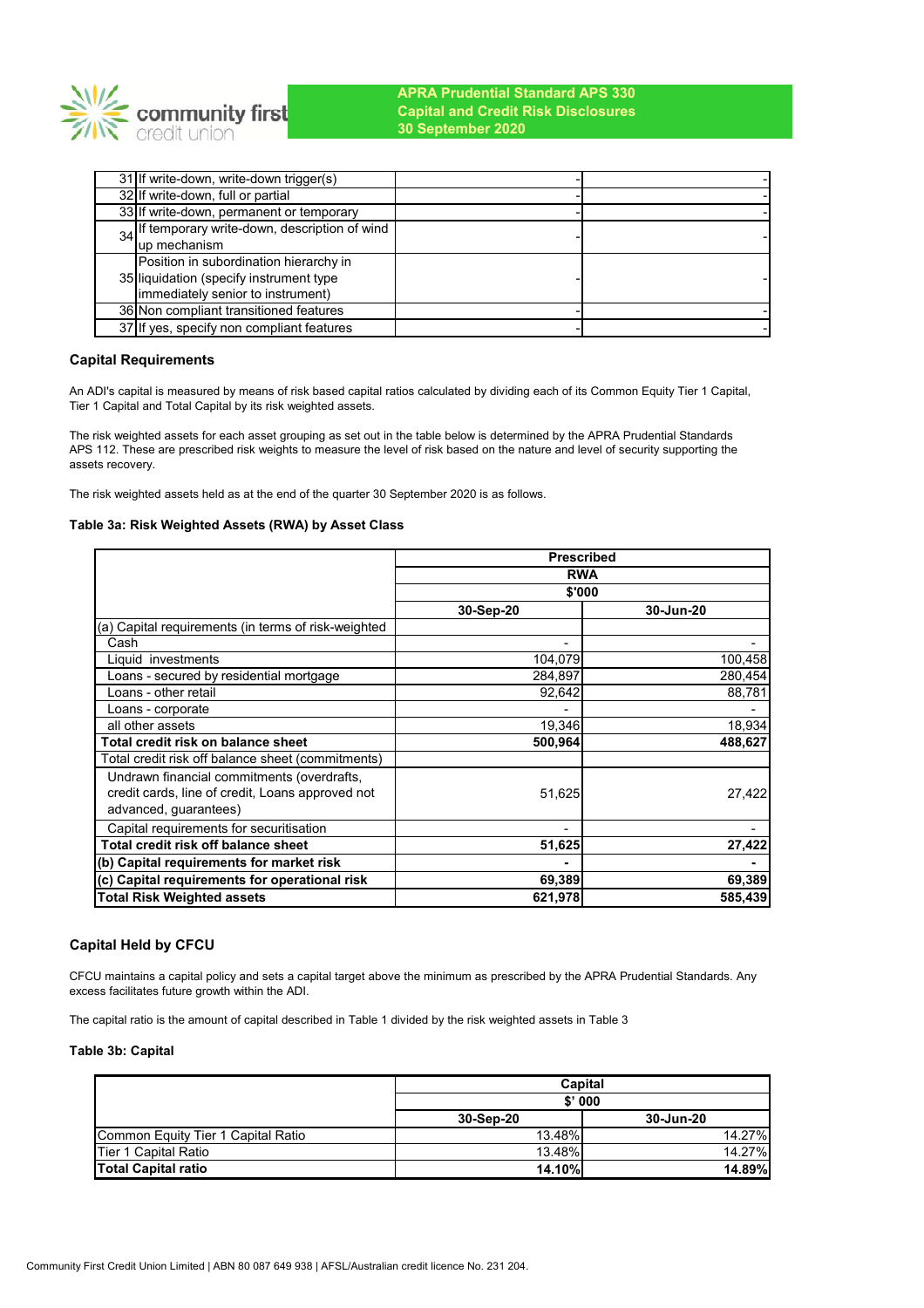

### **Credit Risk**

#### **Credit Risk- Investments**

Surplus cash not invested in loans to members are held in high quality liquid assets. This includes the funds required to be held to meet withdrawal of deposits by members of CFCU.

CFCU uses the ratings of reputable ratings agencies to assess the credit quality of all investment exposures, where applicable, using the credit quality assessment scale in APRA Prudential Guidance in APS112. The credit quality assessment scale within this standard has been complied with.

Table 4 below excludes equity and securitisation exposures. Securitisation exposures are set out in the Table 5 that follows.

The exposure values associated with each credit quality step are as per below in Table 4a.

#### **Table 4a: Credit Risk Investments**

| 30-Sep-20                                 |                                      |                                                    |                                                   |        |                                        |                                                            |  |
|-------------------------------------------|--------------------------------------|----------------------------------------------------|---------------------------------------------------|--------|----------------------------------------|------------------------------------------------------------|--|
| Investments with banks and<br>other ADI's | Average gross<br>exposure in quarter | Carrying value on<br>balance sheet at<br>30 Sep 20 | <b>Impaired facilities</b><br>Past due facilities |        | Specific Provision as<br>at end of gtr | Increase in specific<br>provision and write<br>offs in gtr |  |
|                                           | \$'000                               | \$'000                                             | \$'000                                            | \$'000 | \$'000                                 | \$'000                                                     |  |
| Cuscal                                    | 18,720                               | 19.970                                             |                                                   |        |                                        |                                                            |  |
| <b>Major Banks</b>                        | 44.114                               | 51.722                                             |                                                   |        |                                        |                                                            |  |
| Other rated ADIs                          | 170.322                              | 175,360                                            |                                                   |        |                                        |                                                            |  |
| Unrated institutions - ADIs               | 34,750                               | 29.000                                             |                                                   |        |                                        |                                                            |  |
| Total                                     | 267.905                              | 276,053                                            |                                                   |        |                                        |                                                            |  |

| 30-Jun-20                                 |                                                                                            |         |                     |                            |                                        |                                                            |  |
|-------------------------------------------|--------------------------------------------------------------------------------------------|---------|---------------------|----------------------------|----------------------------------------|------------------------------------------------------------|--|
| Investments with banks and<br>other ADI's | Carrying value on<br>Average gross<br>balance sheet at<br>exposure in quarter<br>30 Jun 20 |         | Past due facilities | <b>Impaired facilities</b> | Specific Provision as<br>at end of gtr | Increase in specific<br>provision and write<br>offs in atr |  |
|                                           | \$'000                                                                                     | \$'000  | \$'000              | \$'000                     | \$'000                                 | \$'000                                                     |  |
| Cuscal                                    | 20.720                                                                                     | 17.470  |                     |                            |                                        |                                                            |  |
| Major Banks                               | 35.230                                                                                     | 36.505  |                     |                            |                                        |                                                            |  |
| Other rated ADIs                          | 147.041                                                                                    | 165,283 |                     |                            |                                        |                                                            |  |
| Unrated institutions - ADIs               | 42.750                                                                                     | 40.500  |                     |                            |                                        |                                                            |  |
| Total                                     | 245,742                                                                                    | 259,758 |                     |                            |                                        |                                                            |  |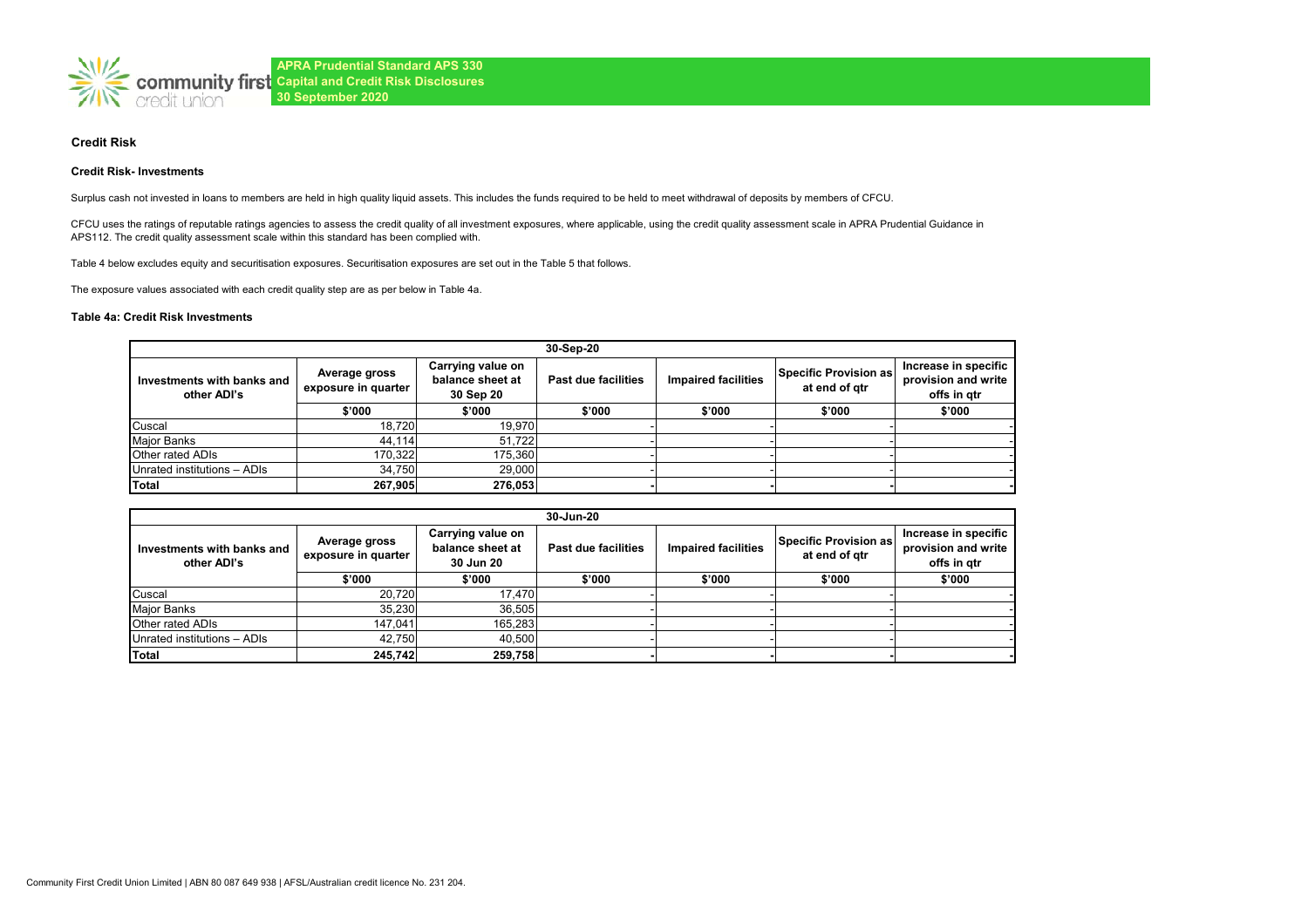

### **Credit Risk- Loans**

The classes of loans entered into by CFCU are limited to loans, commitments and other non-market off-balance sheet exposures. The ADI does not enter into debt securities and over-the-counter derivatives.

#### **Impairment details**

The level of impaired loans by class of loan is set out below. In the note below -

- Carrying Value is the amount of the balance sheet gross of provision (net of deferred fees).
- Past due loans is the 'on balance sheet' loan balances which are behind in repayments past due by 90 days or more but not impaired.
- Impaired loans are the 'on balance sheet' loan balances which are at risk of not meeting all principle and interest repayments over time.
- Provision for impairment is the amount of the impairment provision allocated to the class of impaired loans.
- The losses in the period equate to the additional provisions set aside for impaired loans, and bad debts written off in excess of previous provision allowances.

The impaired loans are generally not secured against residential property. Some impaired loans are secured by bill of sale over motor vehicles or other assets of varying value. It is not practicable to determine the fair value all collateral as at the balance date due to the variety of assets and condition.

The analysis of the ADI's loans by class is as follows in Table 4b.

### **Table 4b: Credit Risk Loans**

|                                                                                                                                           | 30-Sep-20 |                                                          |                     |                            |                                        |                                                            |        |  |  |  |
|-------------------------------------------------------------------------------------------------------------------------------------------|-----------|----------------------------------------------------------|---------------------|----------------------------|----------------------------------------|------------------------------------------------------------|--------|--|--|--|
| <b>Gross exposure</b><br><b>Gross exposure</b><br>value on balance<br>value -Average for<br><b>Loans Portfolio</b><br>the period<br>sheet |           | Commitments-<br>redraws, overdraft<br>facilities undrawn | Past due facilities | <b>Impaired facilities</b> | Specific Provision as<br>at end of gtr | Increase in specific<br>provision and write<br>offs in gtr |        |  |  |  |
|                                                                                                                                           | \$'000    | \$'000                                                   | \$'000              | \$'000                     | \$'000                                 | \$'000                                                     | \$'000 |  |  |  |
| Mortgage secured                                                                                                                          | 774.277   | 778,070                                                  | 60,437              | 2,342                      | 7,440                                  |                                                            |        |  |  |  |
| Personal                                                                                                                                  | 47,542    | 48,383                                                   | 5,864               |                            | 379                                    | 9                                                          | 13     |  |  |  |
| Overdrafts & Credit cards                                                                                                                 | 22,533    | 21,568                                                   |                     |                            | 216                                    | 136                                                        | 32     |  |  |  |
| Corporate borrowers                                                                                                                       | 6.197     | 7.459                                                    | 919                 |                            |                                        |                                                            |        |  |  |  |
| Total                                                                                                                                     | 850,549   | 855,480                                                  | 67,219              | 2,342                      | 8,035                                  | 228                                                        | 45     |  |  |  |

| 30-Jun-20                 |                                                           |                                                    |                                                          |                     |                            |                                        |                                                            |
|---------------------------|-----------------------------------------------------------|----------------------------------------------------|----------------------------------------------------------|---------------------|----------------------------|----------------------------------------|------------------------------------------------------------|
| Loans Portfolio           | <b>Gross exposure</b><br>value -Average for<br>the period | <b>Gross exposure</b><br>value on balance<br>sheet | Commitments-<br>redraws, overdraft<br>facilities undrawn | Past due facilities | <b>Impaired facilities</b> | Specific Provision as<br>at end of gtr | Increase in specific<br>provision and write<br>offs in gtr |
|                           | \$'000                                                    | \$'000                                             | \$'000                                                   | \$'000              | \$'000                     | \$'000                                 | \$'000                                                     |
| Mortgage secured          | 773,454                                                   | 770,483                                            | 58,939                                                   | 2,111               | 7,291                      | 133                                    |                                                            |
| Personal                  | 46,885                                                    | 46,701                                             | 5,174                                                    |                     | 675                        | 143.                                   | 60                                                         |
| Overdrafts & Credit cards | 25,480                                                    | 23,498                                             |                                                          |                     | 438                        | 147                                    | 115                                                        |
| Corporate borrowers       | 4,408                                                     | 4,936                                              | 354                                                      |                     |                            |                                        |                                                            |
| Total                     | 850,227                                                   | 845,619                                            | 64,467                                                   | 2,111               | 8,404                      | 423                                    | 175                                                        |